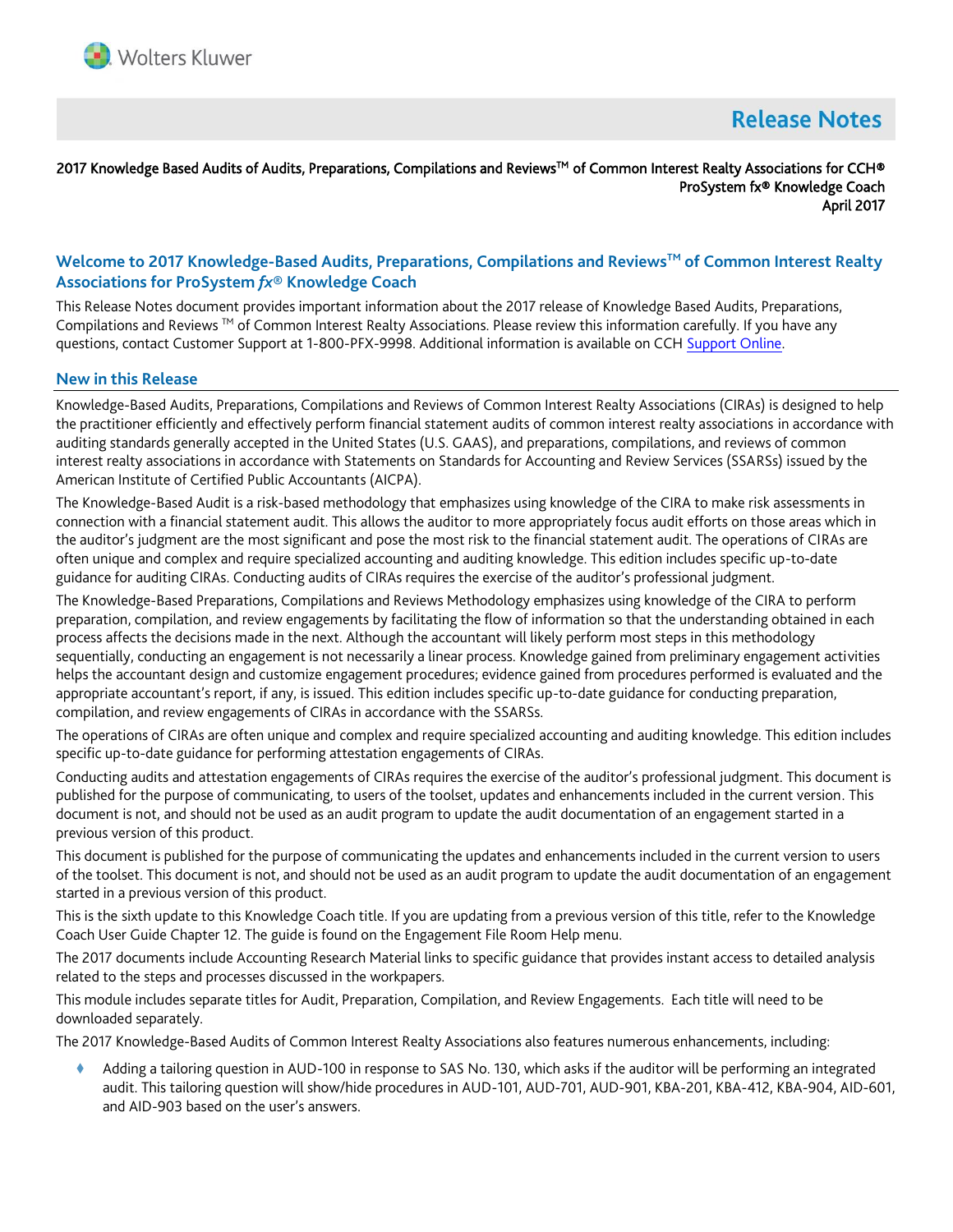- AUD-903 and AUD-904 have been streamlined and minimized for duplication elsewhere. Some steps in AUD-903 have been moved to KBA-501.
- AUD-802 Audit Program: Securities, Derivatives, and Hedging has been split into AUD-802A Audit Program: Investments in Securities and AUD-802B Audit Program: Derivative Instruments and Hedging Activities.
- The Investment in Securities, Derivative Instruments, and Hedging Activities audit area from the 2016 CIRA Audit Title is now split into two separate audit areas: 1) Investments in Securities and 2) Derivative Instruments and Hedging Activities.
- A new table has been added to KBA-101 for users to document why the auditor isn't testing the operating effectiveness of internal controls. If the auditor has selected in AUD-100 that the auditor is performing an integrated audit or operating effectiveness of internal controls will be tested, this table will be hidden.
- KBA-105 has been reorganized so that the user will add entries to column 1 instead of column 3 so the flow is more logical.
- New columns have been added to AID-701 which will allow the user to select whether the assertion is relevant or not. For any assertion marked as not relevant, the user will NOT need to complete the planned level of control risk. The selections made in this new column will flow to other areas of the workpaper.
- A comments column has been added to KBA-400 Scoping and Mapping Table and in KBA-502 Assertion Level Risk Table.
- An option for a Not Applicable answer has been added to question 9 of AUD-602.
- A new Not Applicable option has been added in KBA-103 column 15, "If Not a Material Weakness, Is It Important Enough to Merit Attention by Those Charged with Gov.?"
- There are many new CORs, RPTs and RESs including:
	- o COR-201A Audit Engagement Letter: Integrated Audit
	- o COR-202A Audit Engagement Letter: Integrated Audit When Also Performing Reviews of Interim Financial Information
	- o COR-901A Management Representation letter: ICFR
	- o COR-904A Communication to Entity with Significant Deficiencies and/or Material Weaknesses: ICFR
	- o RPT-0901A Unmodified Opinion: Single-Year Financial Statements—Combined Report Expressing an Unmodified Opinion on ICFR
	- o RPT-0901B Unmodified Opinion: Single-Year Financial Statements with Reference Made to Separate Report on ICFR
	- o RPT-0902A Unmodified Opinion: Comparative Years Financial Statements—Combined Report Expressing an Unmodified Opinion on ICFR
	- o RPT-0902B Unmodified Opinion: Comparative Financial Statements with Reference Made to Separate Report on ICFR
	- o RPT-0919A Unmodified Opinion on Internal Control over Financial Reporting When Making Reference to the Report of a Component Auditor
	- o RPT-0928 Unmodified Opinion: Special-Purpose Financial Statements Prepared in Accordance with the Financial Reporting Framework for Small and Medium-Sized Entities
	- o RPT-0960 Unmodified Opinion: Separate Report on ICFR
	- o RPT-1004 Adverse Opinion: Separate Report on ICFR
	- o RPT-1019 Disclaimer of Opinion: Separate Report on ICFR
	- o RES-024 Special Considerations in Auditing Financial Instruments
	- o RES-025 Illustrative Management's Report on Internal Control over Financial Reporting
	- o RES-026 Considerations of an Audit of Internal Control over Financial Reporting That Is Integrated with the Knowledge-Based Audit of Financial Statements

The 2017 Knowledge-Based Preparations, Compilations and Reviews of Common Interest Realty Associations also features numerous enhancements, including:

- Many new and modified procedures and steps in all three titles for better clarification and compliance with current accounting guidance. See KCO-001 for roll forward considerations.
- There are many new CORs including:
	- o COR-221B Engagement Letter: Preparation of Financial Statements in Accordance with Accounting Principles Generally Accepted in the United States of America Omitting the Statement of Cash Flows and Substantially All Required Disclosures.
	- o COR-221C Engagement Letter: Preparation of Financial Statements in Accordance with the Tax Basis of Accounting.
	- o COR-221D Engagement Letter: Preparation of Financial Statements in Accordance with Prescribed Format.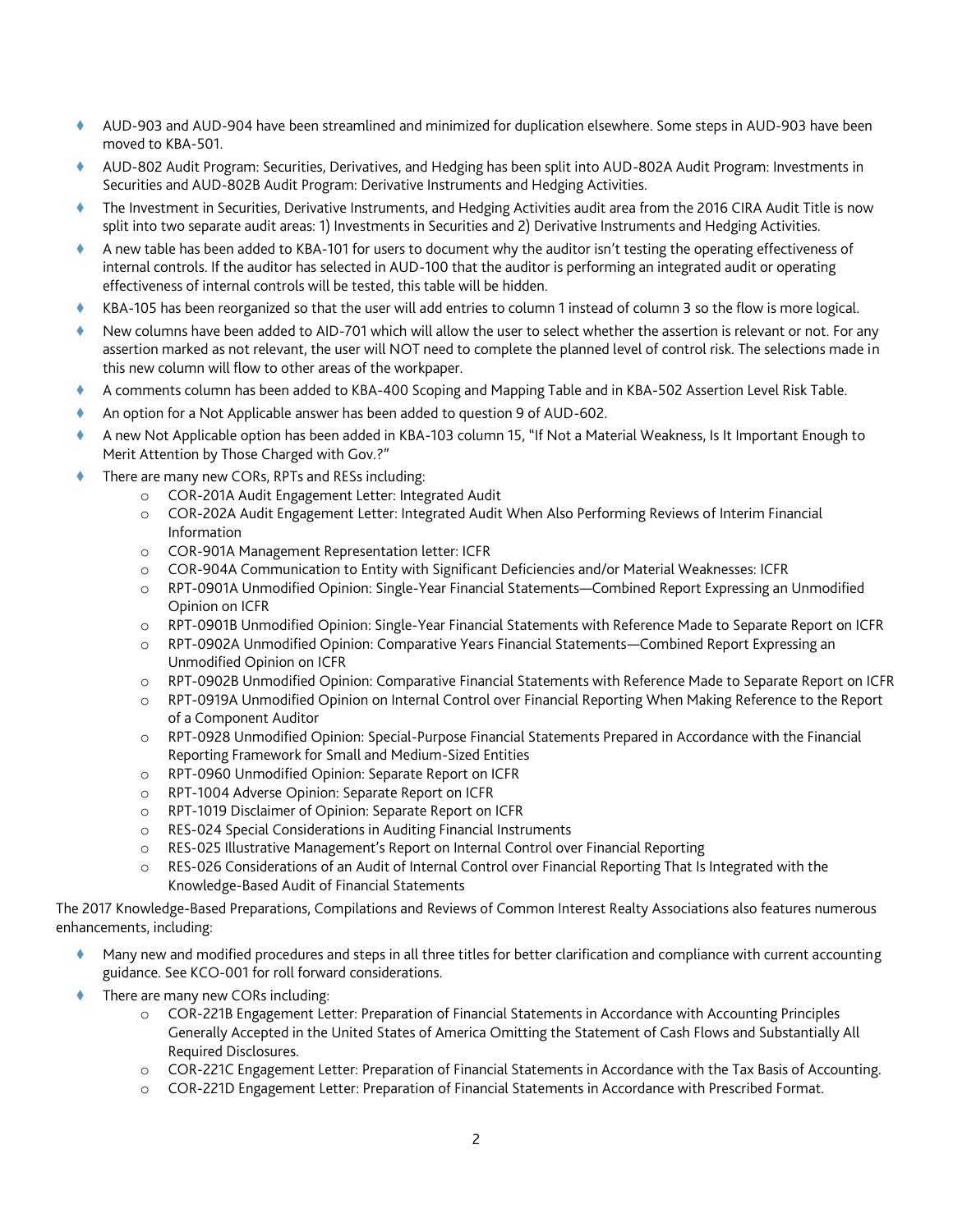- o COR-221E Engagement Letter: Preparation of an Element, Account, or Item of the Financial Statements in Accordance with Accounting Principles Generally Accepted in the United States of America.
- o COR-226B Engagement Letter: Review of Element, Account, or Item of a U.S. GAAP Financial Statement
- o COR-234 Engagement Letter: Management's Acknowledgement and Acceptance of Its Responsibilities in a Preparation Engagement When Understanding Is Established with Governance.
- o COR-235 Engagement Letter: Management's Acknowledgement and Acceptance of Its Responsibilities in a Compilation Engagement When Understanding Is Established with Governance.
- o COR-236 Engagement Letter: Management's Acknowledgement and Acceptance of Its Responsibilities in a Review Engagement When Understanding Is Established with Governance.

[Click here](https://support.cch.com/updates/knowledgecoach/pdf/guides_tab/2017%20CIRA%20Audit%20Title%20Overview%20for%20Knowledge%20Coach%20Users.pdf) for the 2017 Knowledge Based Audits of Common Interest Realty Associations Title Overview for Knowledge Coach Users [Click here](https://support.cch.com/updates/knowledgecoach/pdf/guides_tab/2017%20CIRA%20PCR%20Title%20Overview%20for%20Knowledge%20Coach%20Users.pdf) for the 2017 Knowledge Based Preparations, Compilations, and Reviews of Common Interest Realty Associations Title Overview for Knowledge Coach Users

In addition, forms and practice aids throughout have been updated to include new examples and tips and, where applicable, to take into account:

New literature, standards, and developments, reflected in the following current audit and accounting guidance:

Audit Title

- SAS No. 131, Amendment to Statement on Auditing Standards No. 122 Section 700, "Forming an Opinion and Reporting on Financial Statements" (AU-C Section 700)
- SAS-130, An Audit of Internal Control Over Financial Reporting That Is Integrated With an Audit of Financial Statements (AU-C Section 940)
- Revised AICPA Code of Professional Conduct (Code) including ET Section 1.295, Nonattest Services; and
- FASB Accounting Standards Codification™ as of March 31, 2017, through Accounting Standards Update No. 2017-07

Preparation, Compilation and Review Titles

- Statement on Standards for Accounting and Review Services No. 21 (SSARS No. 21), Clarification and Recodification (including AR-C Section 70, Preparation of Financial Statements; AR-C Section 80, Compilation Engagements; and AR-C Section 90, Review of Financial Statements);
- Statement on Standards for Accounting and Review Services No. 22 (SSARS No. 22), Compilation of Pro Forma Financial Information;
- Statement on Standards for Accounting and Review Services No. 23 (SSARS No. 23), Omnibus Statement on Standards for Accounting and Review Services – 2016;
- AICPA Statement on Quality Control Standards No. 8, A Firm's System of Quality Control (Redrafted) (QC Section 10);
- The revised AICPA Code of Professional Conduct (Code), often referred as the AICPA Ethics Codification Project, including ET Section 1.295, Nonattest Services);
- AICPA Audit Risk Alert Developments in Review, Compilation, and Financial Statement Preparation Engagements—2015/16;
- ARSC exposure drafts (EDs) issued December 2015 and primarily designed to incorporate the compilation of prospective financial information, which will be AR-C Section 110, and the compilation of pro forma financial information, which will be AR-C section 120, into SSARS in the clarified format.

## Important Notes

- Make sure to save changes to workpapers before closing the workpaper or the binder to ensure data is correctly updated.
- If your Current Editor Knowledge Coach MS® Word workpapers become read-only or crash, please do the following:
	- o Keep the binder with the affected workpapers open.
	- o Highlight the workpaper in the binder window and go to Tools > Save Knowledge Coach Answers.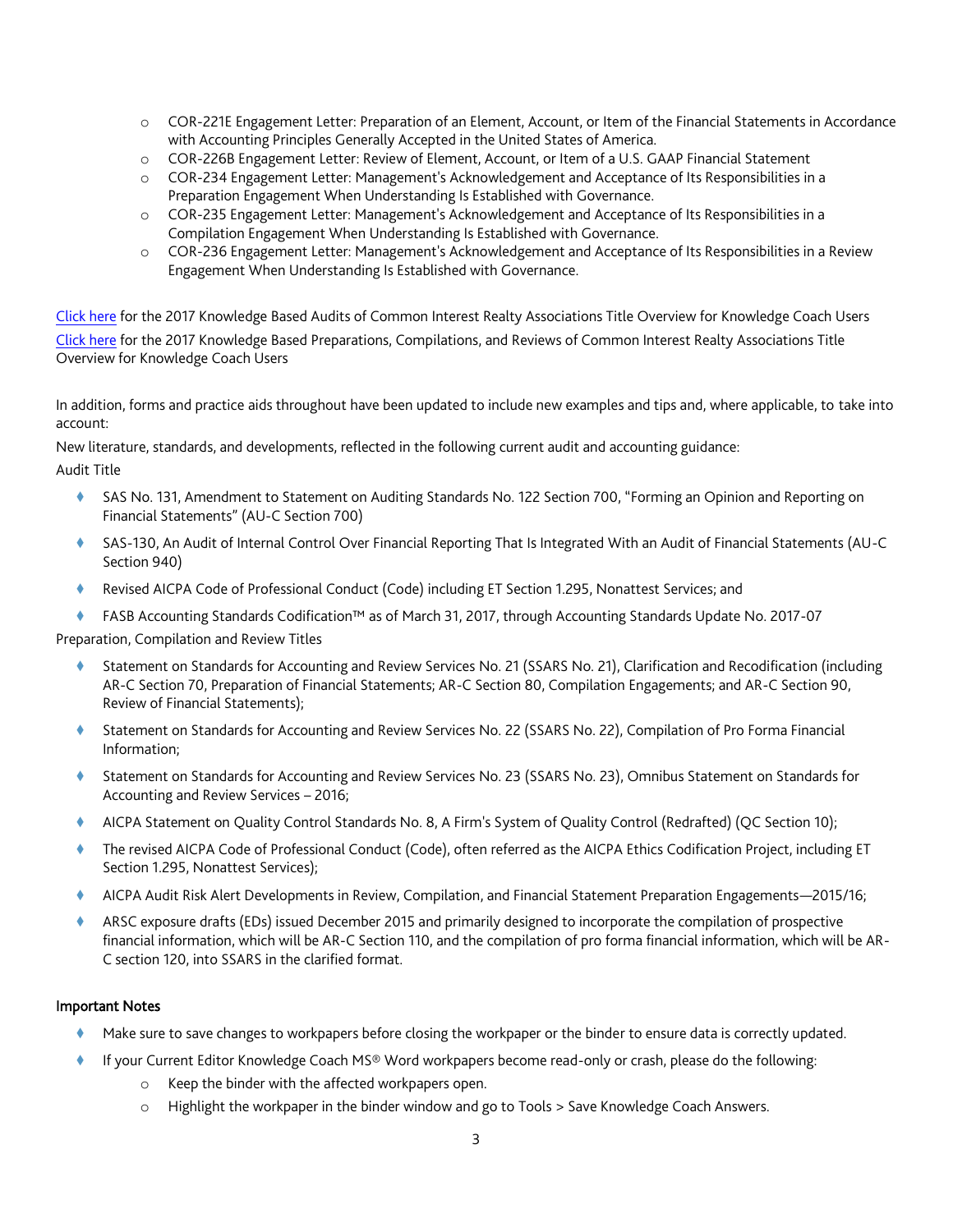- As of the December 2016 update to Engagement 7.5 and Knowledge Coach 2.5, you can open binders that contain Knowledge Coach workpapers when logged into the Shared File Room (SFR) mode in Engagement with the following restrictions:
	- Knowledge Coach workpapers cannot be edited in the SFR mode.
	- o However, Knowledge Coach workpapers can be viewed as read-only, signed off on, and workpaper notes can be written on Knowledge Coach workpapers while in the SFR mode.
	- o Non-Knowledge Coach workpapers can be edited in SFR mode without restriction.

## System Requirements

- This title MUST be used with ProSystem *fx* ® Engagement version 7.5 or higher, ProSystem *fx*® Knowledge Coach version 2.5, and 2016 Financial Statement Base v4 or higher. If you have not installed the ProSystem fx® Engagement 7.5 and Knowledge 2.5, ensure that you do so before using this title. If you are upgrading from ProSystem *fx*® Engagement 7.1 or lower please contact Technical Support at 1-800-PFX-9998 for detailed instructions.
- A minimum of 4GB of RAM is required for optimal performance when opening and navigating through ProSystem *fx*® Knowledge Coach workpapers.

## **Download Instructions**

The 2017 Knowledge-Based Audits, Preparation, Compilation, and Reviews of CIRAs includes the Audit, Preparation, Compilation, and Review title packages which are four separate packages.

Download the 2017 Knowledge Based Audits, Preparations, Compilations and Reviews of CIRAs from the ProSystem *fx* ®Knowledge Coach Updates section of the ProSystem *fx*® Engagement Support Web site at the following URL:

[http://support.cch.com/updates/KnowledgeCoach,](http://support.cch.com/updates/KnowledgeCoach) then select the Knowledge Coach Series (Audit, Preparation, Compilation or Review) and Download file link next to the 2017 Knowledge-Based Audits, Preparations, Compilations and Reviews of CIRAs. On some occasions the content package file (.KCP) will download with the extension changed to .ZIP. If this occurs, please change the extension of the downloaded file to KCP using all capital letters.

You must install the 2016 Financial Statement Base v4 title before installing the 2017 Knowledge Based Audits, Preparations, Compilations and Reviews of CIRAs.

The Financial Statement Base title is also available at the following link:<http://support.cch.com/updates/KnowledgeCoach>

Important: ProSystem *fx*® Engagement version 7.5 or higher and Knowledge Coach version 2.5 must be installed on the computer in order to install this Knowledge Coach title. Additional requirements include Microsoft® Office 2010, Microsoft® Office 2010 Primary Interop Assemblies (PIA) and Visual Studio® 2005 Tools for the Office Second Edition Runtime, Visual Studio® Tools for Office System Runtime version 3.0, and Visual Studio® Tools for the Office System 3.0 Runtime Service Pack 1., Visual Studio® Tools for Office Runtime 4.0 (VSTOR) (32-bit version for 32-bit OS and 64-bit version for 64-bit OS).

The Knowledge Coach Content Package (KCP) is a proprietary file that must be installed from within Engagement. Save this KCP file to a location on your local drive and follow the Installation Instructions included in the Release Bulletin.

#### **Installation Instructions**

Once you have downloaded your Knowledge Coach title, you will need to add it to the list of titles within ProSystem *fx* ® Engagement. The only additional system requirement is approximately 75MB of disk space to store your Knowledge Coach Program content files. Please refer to the ProSystem *fx* ® Engagement with Knowledge Coach Release Notes for any other system requirements.

After downloading the 2017 Knowledge Based Audits, Preparations, Compilations and Reviews of CIRAs, do the following:

- Launch the ProSystem *fx* ® Engagement Workpaper Management application so that the Local File Room is displayed. Select Tools > Knowledge Coach Titles.
- The Knowledge Coach Titles window will be displayed.
- Choose Add Title.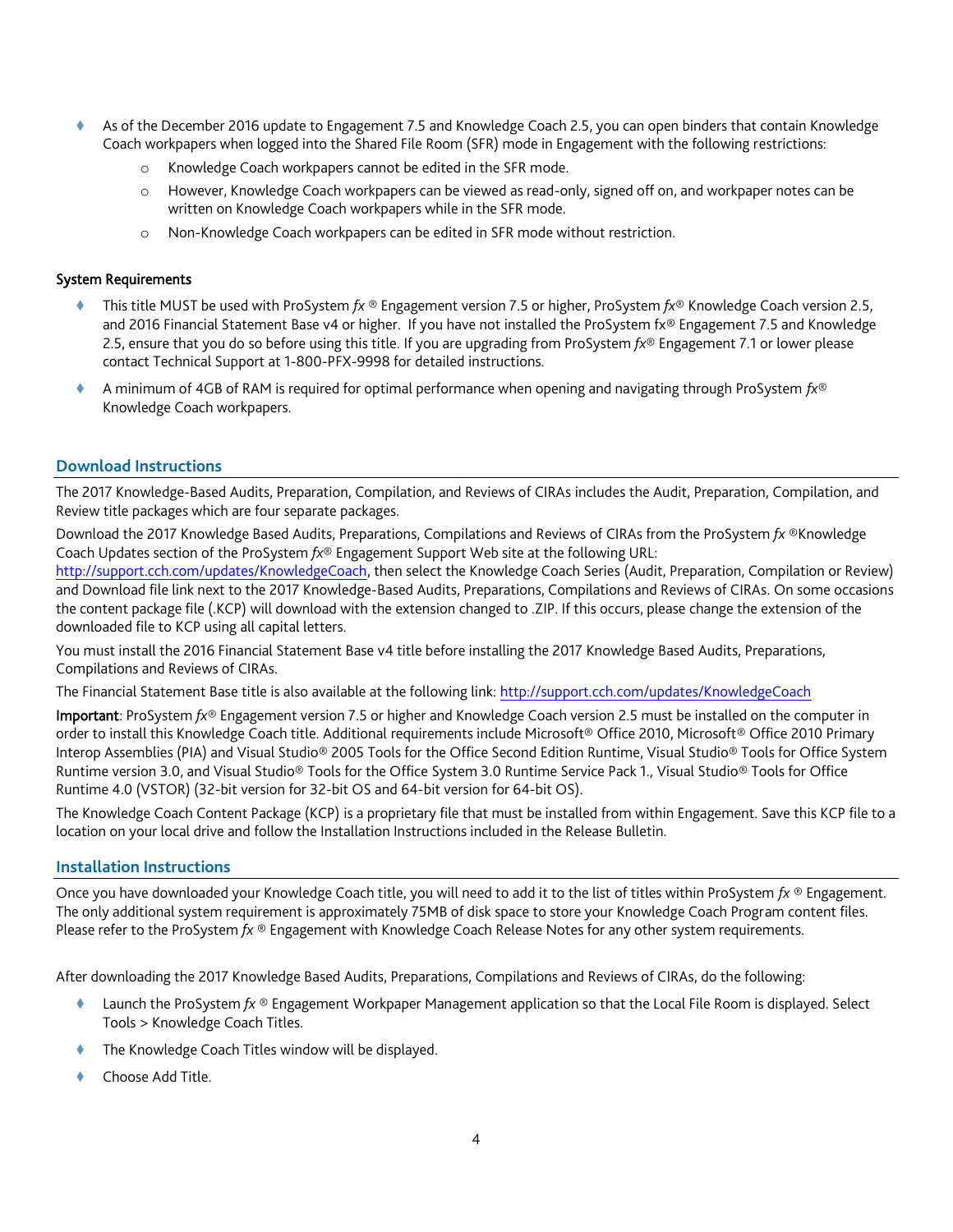- Browse to the title package file (\*.KCP) that you previously downloaded from the ProSystem *fx* ® Knowledge Coach Support Web site.
- Choose Open.
- The system will display a progress indicator while the title package is added. You will receive a message that the title has been successfully installed once the process is complete.

Note: You can determine this access in the ProSystem *fx*® Engagement Admin module by selecting a staff group and choosing File > Properties > Content "Insert Knowledge Coach workpapers from unreleased titles" option.

To release a title:

- Select one of the Knowledge Coach titles in the list that has been added but is not yet released.
- Choose Release Title. The current date and time will be displayed in the Date released column, and the status will change to "Released."

Note: You must add and assign a Knowledge Coach module as well as the Knowledge Coach title license in the ProSystem *fx* ® Engagement Administrator before using the workpapers.

Important: Once the 2017 Knowledge-Based Audits, Preparations, Compilations and Reviews of CIRAs titles have been added and released, they will be automatically deployed to other staff members when they login to the "Office" location, or when they synchronize a binder that contains Knowledge Coach workpapers from this title.

## **Online Permission Key**

Permission key files may be downloaded from our Web site a[t https://prosystemfxsupport.tax.cchgroup.com/permkey/download.aspx](https://prosystemfxsupport.tax.cchgroup.com/permkey/download.aspx) or when adding or updating the new licenses within ProSystem *fx*® Engagement with Knowledge Coach version 7.5 and higher. After updating the license file in the ProSystem *fx*® Engagement Admin module, licenses need to be assigned to the staff who will use 2017 Knowledge-Based Audits, Preparations, Compilations and Reviews of CIRAs.

If you have not already established a Single Sign-on (SSO) account with Customer Service, we urge you to do so at this time.

#### **Accounting Research Manager**

CCH's Accounting Research Manager ("ARM") is the most comprehensive, up-to-date and objective online database of financial reporting literature. It includes all authoritative and proposed accounting, auditing, and SEC literature, plus independent, expert-written interpretive guidance.

Available on ARM, the Knowledge-Based Audits, Preparations, Compilations and Reviews of CIRAs Guide helps you comply with the most recent professional standards and guidance for the conduct of audits of Employee Benefit Plans and to integrate the use of practice aids, tools, and other resources with its guidance. This publication supplements and complements the Knowledge-Based documents that are available in Knowledge Coach.

If you subscribe to an ARM library that includes CIRAs content, you can link directly to source material from Resources within Knowledge Coach documents. These links have been updated to refer to the accounting standards under the FASB Accounting Standards Codifications. Also, if you subscribe to the Knowledge-Based Audits, Preparations, Compilations and Reviews of CIRAs Guide on ARM, you can take advantage of references to the guide material from within the Knowledge Coach documents.

With Accounting Research Manager, you maximize the efficiency of your research time, while enhancing your results. Learn more about our content, our experts, and how you can request your free trial by visiting [http://www.accountingresearchmanager.com.](http://www.accountingresearchmanager.com/) You can also access the Accounting Research Manager Web site by selecting the item in ProSystem *fx* ® Engagement from the Guidance tab on the Shortcuts bar in the Binder window.

## **Using Your Knowledge Coach Content**

To use your Knowledge Coach Workpaper Templates, open a binder in ProSystem *fx*® Engagement, select the workpaper tab into which you would like to insert the workpaper, and select New Knowledge Coach Workpaper from the toolbar or File menu. The New Knowledge Coach Workpaper dialog appears (Figure 1).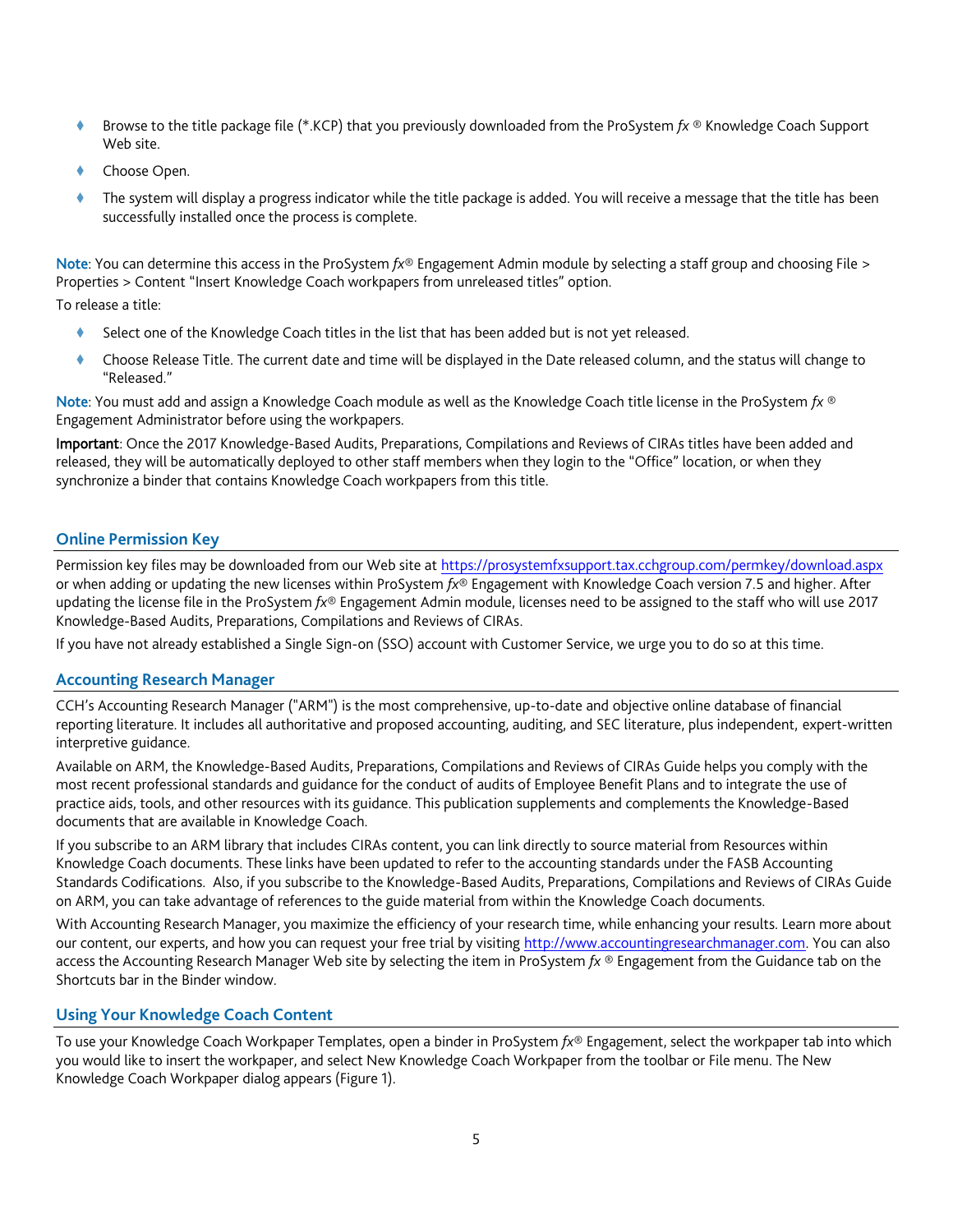Select the New Knowledge Coach Title with the content you would like to use. You can only select titles you have installed. The information displayed changes to reflect the workpaper organization available for the selected title.

Select the Knowledge Coach Workpaper Templates to insert into your binder and click OK. The Selected Workpaper Properties dialog appears. Each workpaper name is automatically loaded into the Name field. Add a workpaper index in the Index field and make any Name modifications you desire. You can also modify the tab location or the roll forward settings for each workpaper. Then click OK.

The integrated Knowledge Coach workpaper is now inserted into your engagement binder. For more information on how to use Knowledge Coach workpapers in your binder, see the Knowledge Coach User Guide.

| New Knowledge Coach Workpaper                                                                                                          |                                                                                                                                                                                                                                                                                                                                                                                                                                                                                                               | $\times$                                                                                                     |
|----------------------------------------------------------------------------------------------------------------------------------------|---------------------------------------------------------------------------------------------------------------------------------------------------------------------------------------------------------------------------------------------------------------------------------------------------------------------------------------------------------------------------------------------------------------------------------------------------------------------------------------------------------------|--------------------------------------------------------------------------------------------------------------|
| Industry title selection<br>$\overline{\mathsf{Q}}$<br>$\leftarrow$                                                                    | Workpaper selection<br>Add independent workpapers without foundation workpapers                                                                                                                                                                                                                                                                                                                                                                                                                               | ∙È<br>-ট্র                                                                                                   |
| 2017 KBA CIRA Audits<br>2017 KBA CIRA Compilations<br>2017 KBA CIRA Preparation<br>2017 KBA CIRA Reviews<br>$\langle$<br>$\rightarrow$ | 000-Resources<br>田市<br>के⊹⊟<br>100-The Communications Hub<br>க்ர<br>200-Pre-Engagement Procedures<br>300-Risk Assessment-Understanding the CIRA & Environment<br>ங்⊦⊡<br>400-Risk Assessment-Design of Internal Controls<br>Ė⊡<br>500-Assessing Risk of Material Misstatement<br>面一<br>600-Audit Procedures-Response to Assessed Risks<br>面一<br>700-Audit Procedures-Tests of Internal Controls<br>∔⊦⊡<br>800-Audit Procedures-Substantive Tests<br>के⊹⊟<br>900-Evaluating, Concluding & Reporting Procedures | Details of selected workpaper<br>Highlight a workpaper or select<br>a workpaper check box to see<br>details. |
|                                                                                                                                        | <b>OK</b>                                                                                                                                                                                                                                                                                                                                                                                                                                                                                                     | Help<br>Cancel                                                                                               |

Figure 1 - New Knowledge Coach Workpaper

# **Additional Information on Knowledge Coach and the KBA Methodology**

Knowledge-Based Audit (KBA) Methodology - Allows the results of one set of procedures to become the input for the next. The key components of the KBA methodology include:

- An Overview that guides auditors through the methodology;
- Knowledge-Based Audit documents, integral to the risk assessment and overall audit processes, which contain steps and procedures required by GAAS;
- Customizable Audit Programs that take auditors through related steps and procedures;
- Practice Aids to help auditors complete steps or processes outlined in the Knowledge-Based Audit documents and Audit Programs;
- Auditor's Reports that provide a variety of sample auditor's opinions on audited financial statements; and
- Correspondence documents that provide sample letters to be used to comply with GAAS requirements and in many other common situations.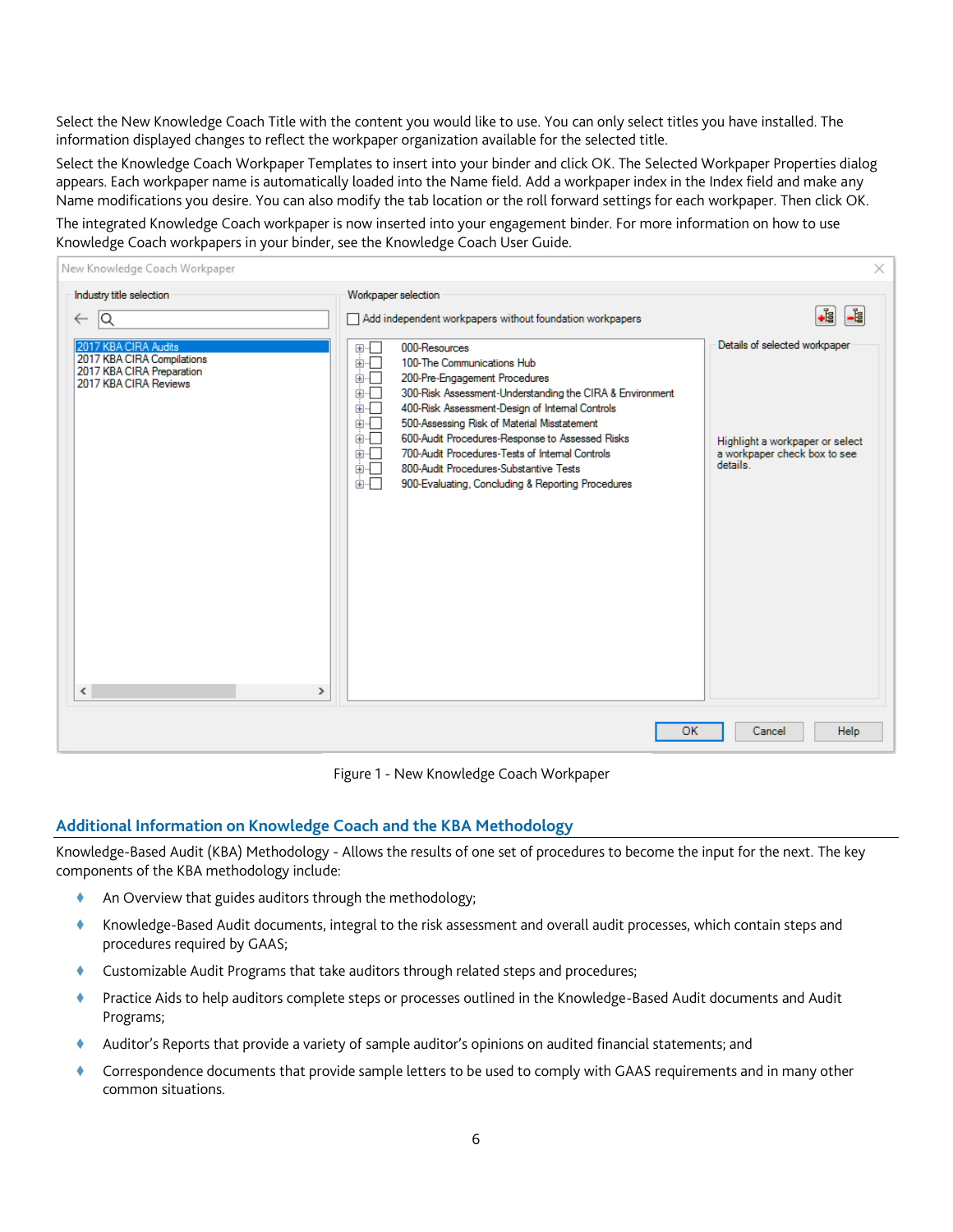- The AICPA's Auditing Standards Board's (ASB) Risk Assessment Standards The practice aids and tools in the 2017 Knowledge-Based Audits, Preparations, Compilations and Reviews of CIRAs are designed around the AICPA's risk assessment and clarified standards to assist auditors of CIRAs by:
	- Facilitating compliance with SSARS;
	- Encouraging more effective audits through tailored audit programs and comprehensive practice aids;
	- Helping auditors to focus on and respond to identified audit risks; and
	- Enhancing audit documentation.

Knowledge-Based Preparation, Compilation and Review (KBPCR) Methodology - Allows the results of one set of procedures to become the input for the next. The key components of the KBPCR methodology include:

- An Overview that guides practitioners through the methodology;
- CIRA Preparation Programs, Compilation Programs and Review Programs that take accountants through related steps and procedures designed for use in compilation and review engagements;
- Practice Aids to help accountants complete steps or processes outlined in other related documents and provide example financial statement formats for different types of entities;
- Reports that provide a variety of sample accountant's reports on compiled or reviewed financial statements;
- Correspondence documents that provide sample engagement letters and management representation letters to be used in many common situations; and
- Knowledge-Based Preparation, Compilation and Review documents, integral to the overall engagement process, that contain steps and procedures required by SSARSs.
- The AICPA's Accounting and Review Services Committee (ARSC) SSARS The practice aids and tools in the 2017 Edition of Knowledge-Based Preparations, Compilations and Reviews of CIRAs are designed around the AICPA's SSARS standards to assist accountants by:
	- Facilitating compliance with SSARS;
	- Encouraging more effective engagements through tailored engagement programs and comprehensive practice aids; and
	- Enhancing audit documentation.

## ProSystem fx® Knowledge Coach

- ProSystem fx® Knowledge Coach functionality allows auditors/accountants to use the Knowledge-Based-Audit methodology more efficiently by eliminating the need for duplicate entry of the same information, tailoring audit documentation to each particular engagement, and documenting the link between risks identified and procedures performed. AUD-100 Tailoring Question, PRP-100 Tailoring Question Workpaper, CMP-100 Tailoring Question Workpaper or REV-100 Tailoring Question Workpaper is a document in Knowledge Coach that presents engagement-level questions designed to aid in tailoring the engagement documentation to fit each client. Completing the questions helps the auditor avoid duplication and unnecessary workpapers.
- Before you begin your audit, preparation, compilation or review, please review the guidance in AUD-101 Overall Audit Program, PRP-101 Overall Preparation Program, CMP-101 Overall Compilation Program or REV-101 Overall Review Program. This workpaper is intended to be your road map through a Knowledge-Based Audit methodology. You should start your audit with AUD-100 Tailoring Question Workpaper, PRP-101 Overall Preparation Program, CMP-100 Tailoring Question Workpaper or REV-100 Tailoring Question Workpaper and AUD-101 Overall Audit Program, CMP-101 Overall Compilation Program or REV-101 Overall Review, and AUD-101 Overall Audit Program.
- In the Audit title only, risks can be captured via the Risk Summary task pane from any Knowledge Coach workpaper by the current editor of KBA-502 Summary of Risk Assessments. This allows the user to continuously assess risks during the engagement. Several workpapers prompt the consideration of the presence of risks, but the Risk Summary task pane must be used to document those risks. All documented risks flow to the Risk Summary. To ensure risks show in findings tables, make sure to check the "workpaper identified in" field of the Risk pane.